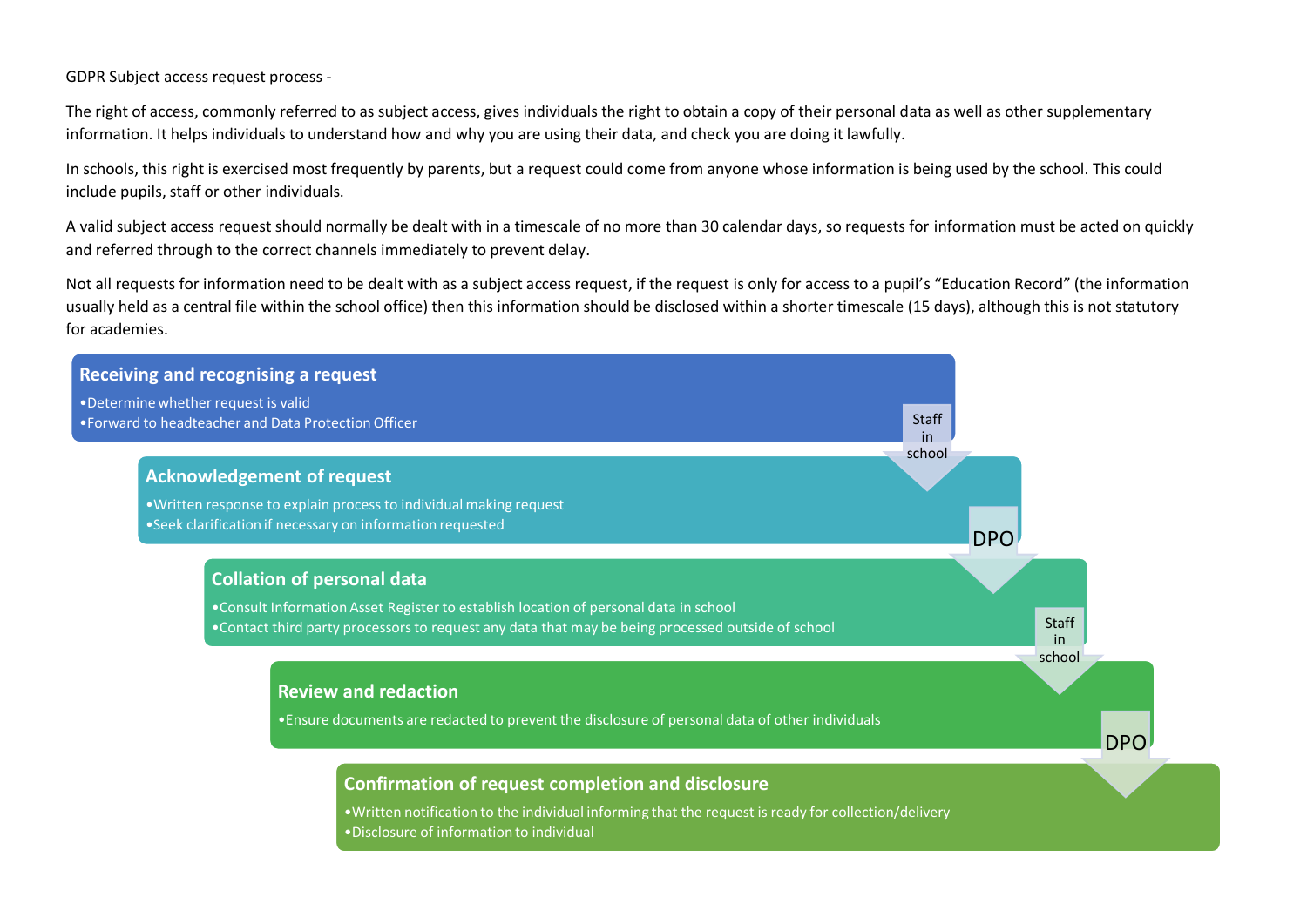### **Step 1 - Receiving and recognising a Subject Access Request**

A request to access personal data does not need to state the words "Subject Access Request" and can be submitted in many forms. At Stowlawn Primary School, subject access requests may be received through the following routes:

Phone call

沙



# Letter (by post) Letter (by post)

•scan a copy of the letter •copy to the Headteacher •email a copy to the Data **Protection** Officer DPO



•Forward to : •Headteacher •email a copy to the Data Protection Officer DPO

Mesage via social media •Check the Mesage via social media request inlcudes a proper name and contact details for the person making the request

•You may need to reply to the message to obtain contact information

contact details for the person making the request as we will need to respond (this can be a postal address or an email address) •Guide them to the request form on the school website if them, or they need more time to think about what they want to request

•Transcribe the request

•Ensure you have



request •Ask the individual for a contact address •Ask the individual to review what you have written down and add or amend •Guide them to the request form on the school website if this is easier for them, or they need more time to think about

> what they want to request

website form)

# Online Request Form (school website) Online Request Form (school website)